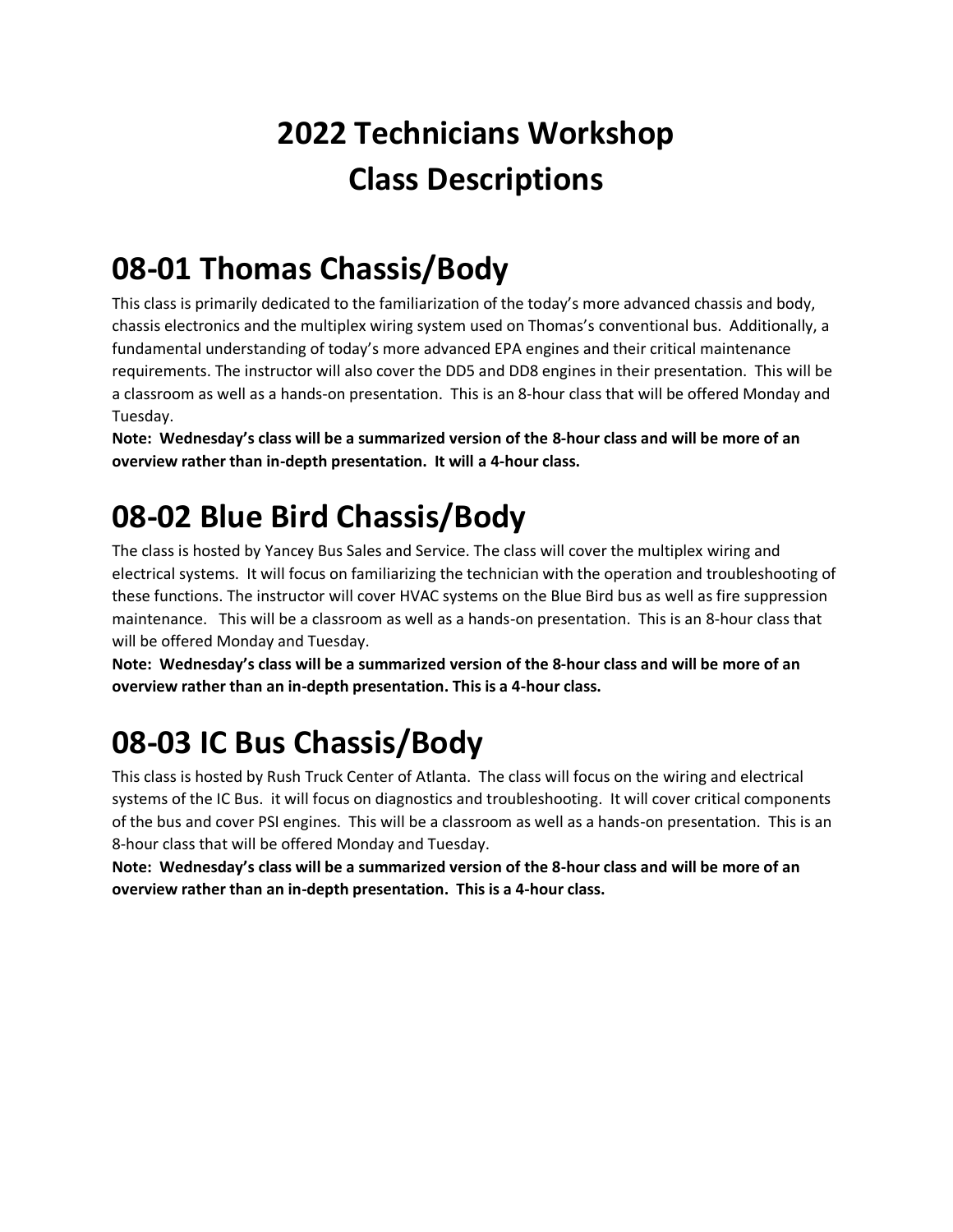## **08-04 GAPT Inspector/Program Managers Certification Class**

#### **This class will have 2 components due to delays in our instruction over the past 2 years. First:**

There will be an emphasis and priority for those technicians that had previously taken the class and passed the examination but have not completed the Hands-on portion of the certification process. Those individuals should register for this class and will be given a review of the curriculum and will also be assigned a time for completing the hands-on portion.

#### **Note:**

**Attendees should likewise choose classes for Tuesday and Wednesday. These individuals should bring their manual they received at the previous class that will serve as a resource during the workshop.**

#### **Second:**

This class will be for those individuals who inspect buses daily or oversee the inspection process. Monday will be a classroom instruction/training and a review of the inspection process. Individuals that enroll in this class will be emailed a copy of the manual. **They should print out this manual and bring a copy with them.** This manual will serve as a guide and resource during the instruction. (Individuals may download to a laptop as an option to a printed copy) **The attendees should read the manual and be familiar with its contents prior to Monday's session**. At the end of the day, they will be taking the exam. Those students that demonstrate a minimum score of 80% will be assigned a hands-on inspection time that will occur Tuesday or Wednesday. Individuals seeking the Manager's Certification are exempt from the hands-on portion but must have a minimum score of 80% on the exam. **Note:**

**This is a change from previous classes and will give the attendees the opportunity to attend additional sessions on Tuesday and Wednesday. During the registration process these individuals must choose classes for Tuesday and Wednesday as well.** 

### **04-04 Cummins Advanced Class**

In depth overview of the operation and functions of the Cummins diesel exhaust aftertreatment system used on 2007-present diesel engines. In depth review of SCR (selective catalyst reductant) system used on Cummins diesel engines 2010-present. Includes maintenance of the system. Description of which parts of the system are supplied by Cummins and which parts are supplied by the OEM. Basic troubleshooting of the system and maintenance considerations. This class will include discussion of the engine operation for aftertreatment regeneration. Operation of the turbocharger and EGR system during regeneration will be covered. Basic troubleshooting will also be included.